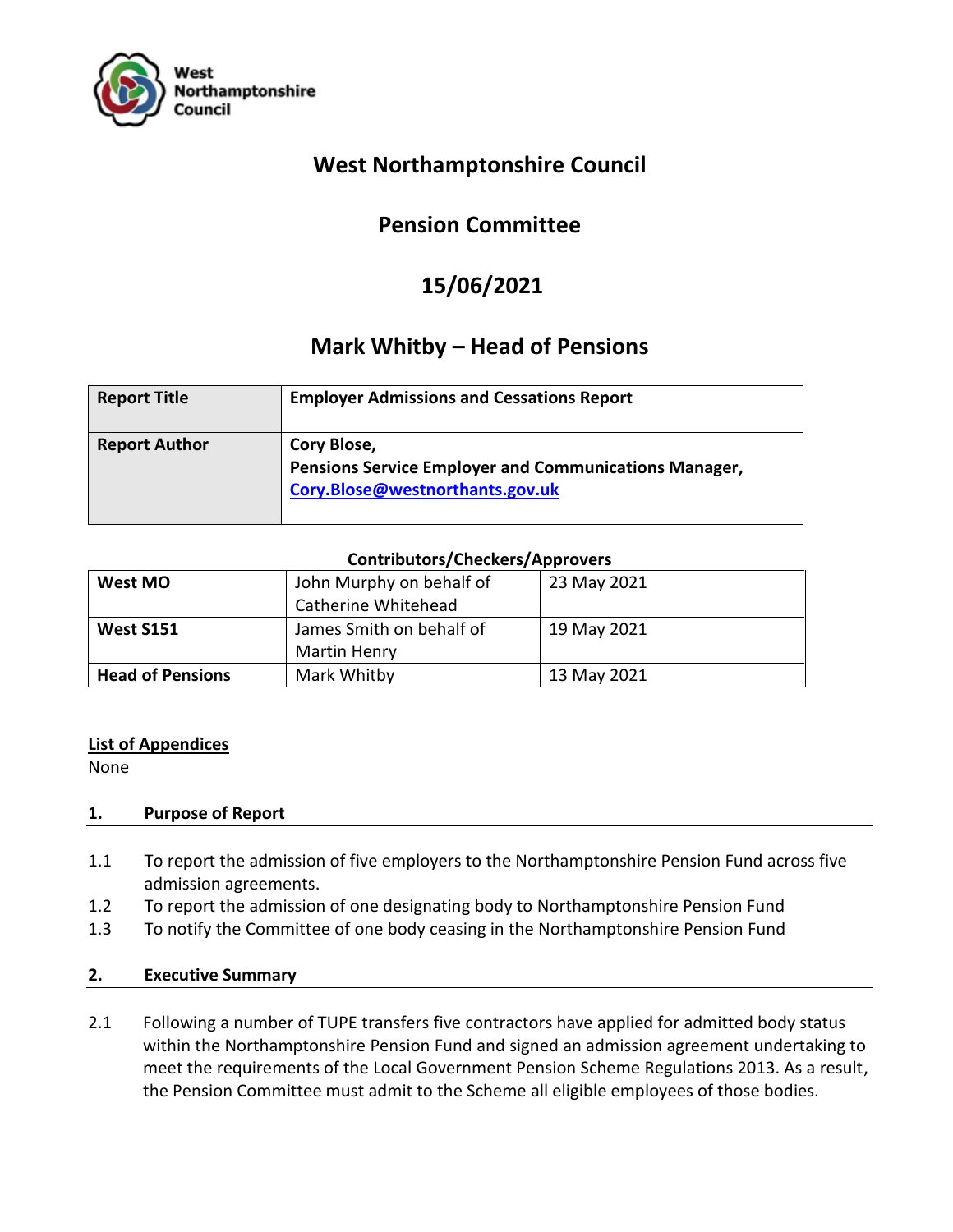- 2.2 Appropriate written amendments have been made to these admission agreements, in accordance with advice received from the Fund's legal advisor, as they pre-date local government reorganisation in Northamptonshire.
- 2.3 Northampton Town Council was established following the reorganisation of local government in Northamptonshire. The Council has a statutory right to admit some or all employees into the Local Government Pension Scheme as long as the Council passes a resolution designating all or some of its employees as being eligible for membership of the Scheme.
- 2.4 As a result of the last active member leaving the Scheme, the admission agreement between Compass Contract Services Limited and David Ross Education Trust has come to an end with the assets and liabilities being retained by the academy trust.

## **3. Recommendations**

- 3.1 The Pension Committee is asked to:
- a) Note the admission of the following admitted bodies to the Northamptonshire Pension Fund and approve the sealing of the following admission agreements;
	- Alliance in Partnership Limited
	- Compass Contract Services Limited
	- Everyone Active (Sports and Leisure Management Limited)
	- Innovate Services Limited
	- Miquill (South) Limited
- b) Note the admission of the following designating body to the Northamptonshire Pension Fund;
	- Northampton Town Council
- c) Note the exit of the following body from the Northamptonshire Pension Fund:
	- Compass Contract Services Limited
- 3.2 Reason for Recommendations: To comply with the Local Government Pension Scheme Regulations 2013. Under the Regulations, the bodies listed either have a statutory right to offer membership of the LGPS or have entered into an admission agreement and therefore undertaken to meet the requirements of the Regulations. The Pension Fund Committee has no discretion in these circumstances to refuse entry.

## **4. Report Background**

4.1 The Local Government Pension Scheme Regulations 2013 (as amended) [the Regulations] provide for the admission of a number of different types of body to the Local Government Pension Scheme; scheduled bodies, designating bodies, and admission bodies.

This report provides an update on admissions to and cessations from the Northamptonshire Pension Fund since the last meeting of the Pension Committee.

**5. Issues and Choices**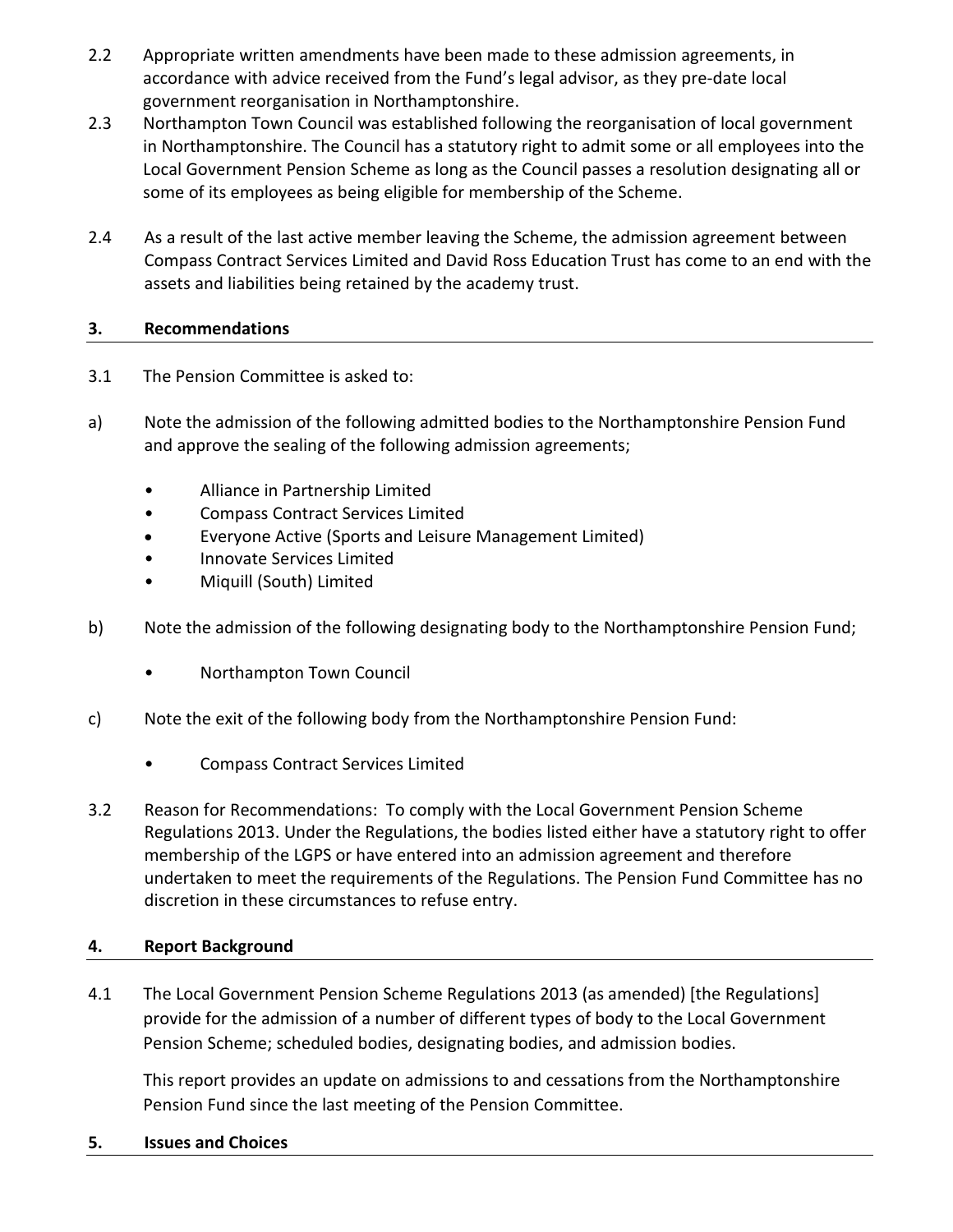#### **5.1 New Admission Bodies**

- 5.1.1 Paragraph 1 of Part 3 of Schedule 2 to the Regulations provides for an administering authority to make an admission agreement with an admission body, enabling employees of the admission body to be active members of the Local Government Pension Scheme.
- 5.1.2 A body which falls under paragraph 1(d)(i) of Part 3 of Schedule 2 is an admission body that is providing a service, in connection with the function of a scheme employer, as the result of a transfer of service or assets by means of a contract or other arrangement.
- 5.1.3 Where an admission body of the description in paragraph 1(d) undertakes to meet the requirements of these Regulations, the appropriate administering authority must admit to the Scheme the eligible employees of that body.
- 5.1.4 As the admission agreements pre-date local government reorganisation in Northamptonshire, advice has been sought from the Fund's legal advisors, Squire Patton Boggs, and appropriate written amendments have been made in the agreements to reflect the transfer of rights and obligations to the new administering authority, West Northamptonshire Council, or the new schemer employer, West Northamptonshire Council or North Northamptonshire Council.

| 5.1.5 The Pension Committee is asked to note the admission of the following bodies into the |
|---------------------------------------------------------------------------------------------|
| Northamptonshire Pension Fund and to approve the sealing of the admission agreements.       |

| Date of admission | <b>New Admission</b>     | <b>Background Information</b>                                     |
|-------------------|--------------------------|-------------------------------------------------------------------|
|                   | <b>Body</b>              |                                                                   |
| 01/04/2020        | Alliance in              | Magdalen College School has entered into a contract with Alliance |
|                   | Partnership              | in Partnership Limited to provide catering services at Grange     |
|                   | Limited                  | Primary Academy. As a result, a group of employees were           |
|                   |                          | transferred to the admission body and a pass through admission    |
|                   | (Magdalen College        | agreement has been put in place. This agreement has been          |
|                   | School)                  | backdated to 1 April 2020 and we have received all back dated     |
|                   |                          | contributions.                                                    |
| 01/09/2014        | Compass Contract         | The David Ross Education Trust has entered into a contract with   |
|                   | Services Limited         | Compass Contract Services Limited to provide cleaning services at |
|                   |                          | The Eastfield Academy and Rockingham Primary School. As a         |
|                   | (Eastfield               | result, a group of employees were transferred to the admission    |
|                   | Academy and              | body and a pass through admission agreement has been put in       |
|                   | Rockingham               | place.                                                            |
|                   | Primary School)          | This agreement has been backdated to 1 September 2014 after the   |
|                   |                          | case was re-opened on request of the admission body and scheme    |
|                   |                          | employer. Backdated contributions will be collected by 19 June    |
|                   |                          | 2021.                                                             |
| 01/08/2020        | <b>Innovate Services</b> | The Campion School and Language College have entered into a       |
|                   | Limited                  | contract with Innovate Services Limited to provide children's     |
|                   |                          | services at The Campion School. As a result, a group of employees |
|                   | (Campion School)         | were transferred to the admission body and a pass through         |
|                   |                          | admission agreement has been put in place. This agreement has     |
|                   |                          | been backdated to 1 August 2020 and backdated contributions will  |
|                   |                          | be collected by 19 June 2021.                                     |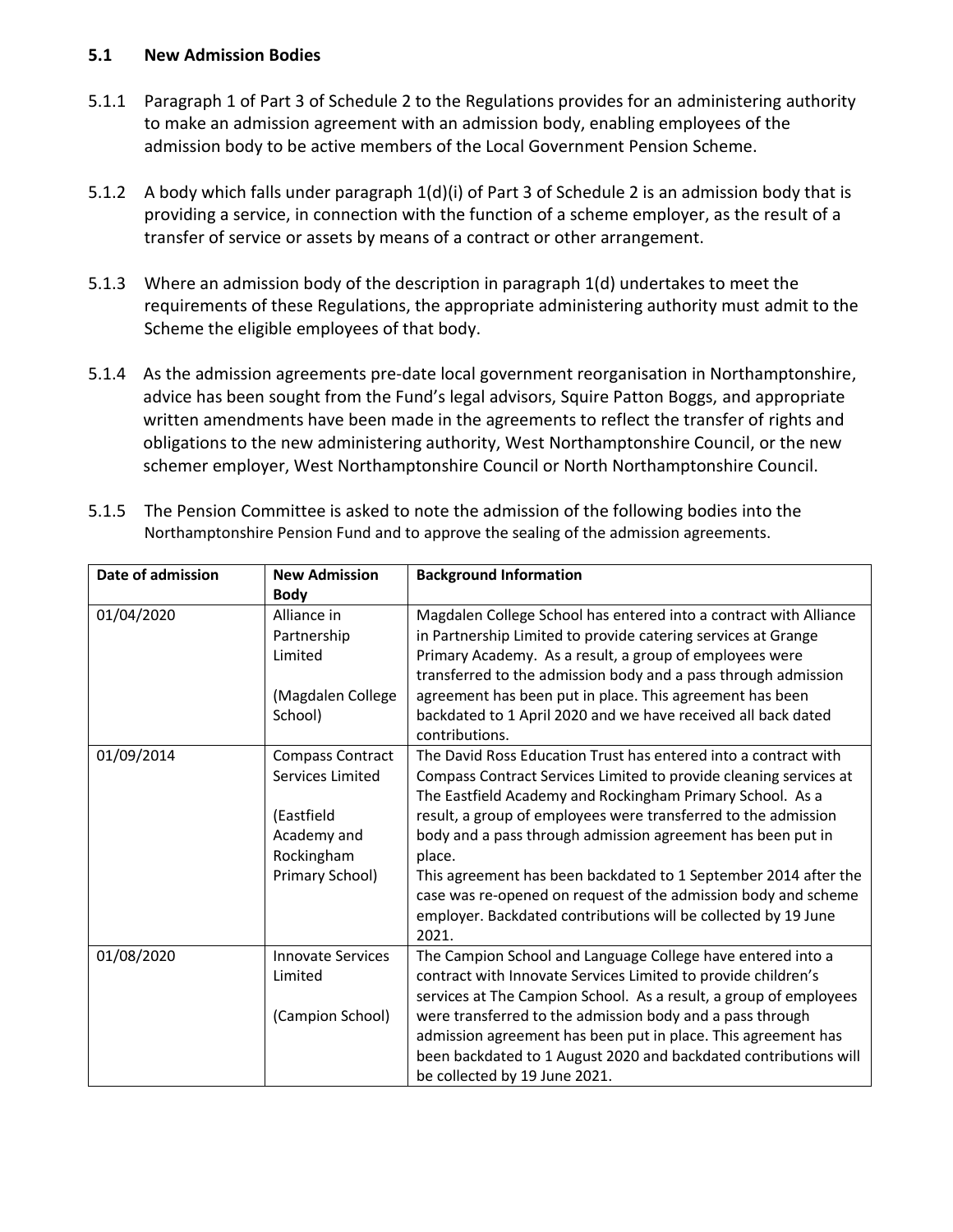| 01/11/2020 | Miquill (South) | Whitefriars Primary School, a North Northamptonshire LEA school,    |  |  |
|------------|-----------------|---------------------------------------------------------------------|--|--|
| Limited    |                 | have entered into a contract with Miquill (South) Limited to        |  |  |
|            |                 | provide catering services. As a result, a group of employees were   |  |  |
|            | (Whitefriars    | transferred to the admission body and a pass through admission      |  |  |
|            | Primary School) | agreement has been put in place. This agreement has been            |  |  |
|            |                 | backdated to 1 November 2020 and backdated contributions will       |  |  |
|            |                 | be collected by 19 June 2021.                                       |  |  |
| 24/02/2020 | Everyone Active | Daventry District Council entered into a contract with Everyone     |  |  |
|            |                 | Active (a subsidiary company of Sports and Leisure Management)      |  |  |
|            | (Sports and     | to operate services at Moulton Leisure Centre. As a result, a group |  |  |
|            | Leisure         | of employees were transferred to the admission body and a pass      |  |  |
|            | Management      | through admission agreement has been put in place. This             |  |  |
|            | Limited)        | agreement has been backdated to 24 February 2020 and                |  |  |
|            |                 | backdated contributions will be collected by 19 June 2021.          |  |  |

## **5.2 New Designating Body**

- 5.2.1 Regulation 3 (1) of the Regulations provides for a person employed by a body listed in Schedule 2 and is designated, or belongs to a class of employees designated, by the body, to be an active member of the Local Government Pension Scheme.
- 5.1.2 The designating body has to pass a resolution to designate employees as eligible for membership of the Local Government Pension Scheme.
- 5.1.3 Paragraph 2(a) of Part 2 of Schedule 2 provides for a precepting authority within the meaning of section 69 of the Local Government Finance Act 1992 (interpretation) to be a designating body.
- 5.1.4 The Committee is asked to note that the following employer is a designating body by means of being a precepting authority within the meaning of paragraph 2(a) of Part 2 of Schedule 2 to the Regulations.

| Date of          | <b>Designating Body</b>     | <b>Background Information</b>                                                                                                                                                                                                                                                                                                                                           |
|------------------|-----------------------------|-------------------------------------------------------------------------------------------------------------------------------------------------------------------------------------------------------------------------------------------------------------------------------------------------------------------------------------------------------------------------|
| <b>Admission</b> |                             |                                                                                                                                                                                                                                                                                                                                                                         |
| 01/04/2021       | Northampton Town<br>Council | Northampton Town Council was established as part of the<br>reorganisation of local government in Northamptonshire. As a<br>result, a group of staff were transferred from Northampton Borough<br>Council to Northampton Town Council. Northampton Town Council<br>passed a resolution designating all transferred staff as well as all<br>future employees to the LGPS. |

## **5.3 Cessations**

## 5.3.1 **Compass Contract Services Limited (Kings Heath Primary Academy, Welton CofE Academy & Daventry Academy – David Ross Education Trust)**

- 5.3.2 Compass Contract Services Limited were admitted to the Fund under a pass through agreement on 4 December 2016, after entering into a contract with The David Ross Education Trust, to provide cleaning services across a number of academies within the Trust.
- 5.3.3 On 20 July 2018, the last active member left the organisation. No exit debit or credit will be required as the pension liabilities were retained by The David Ross Education Trust.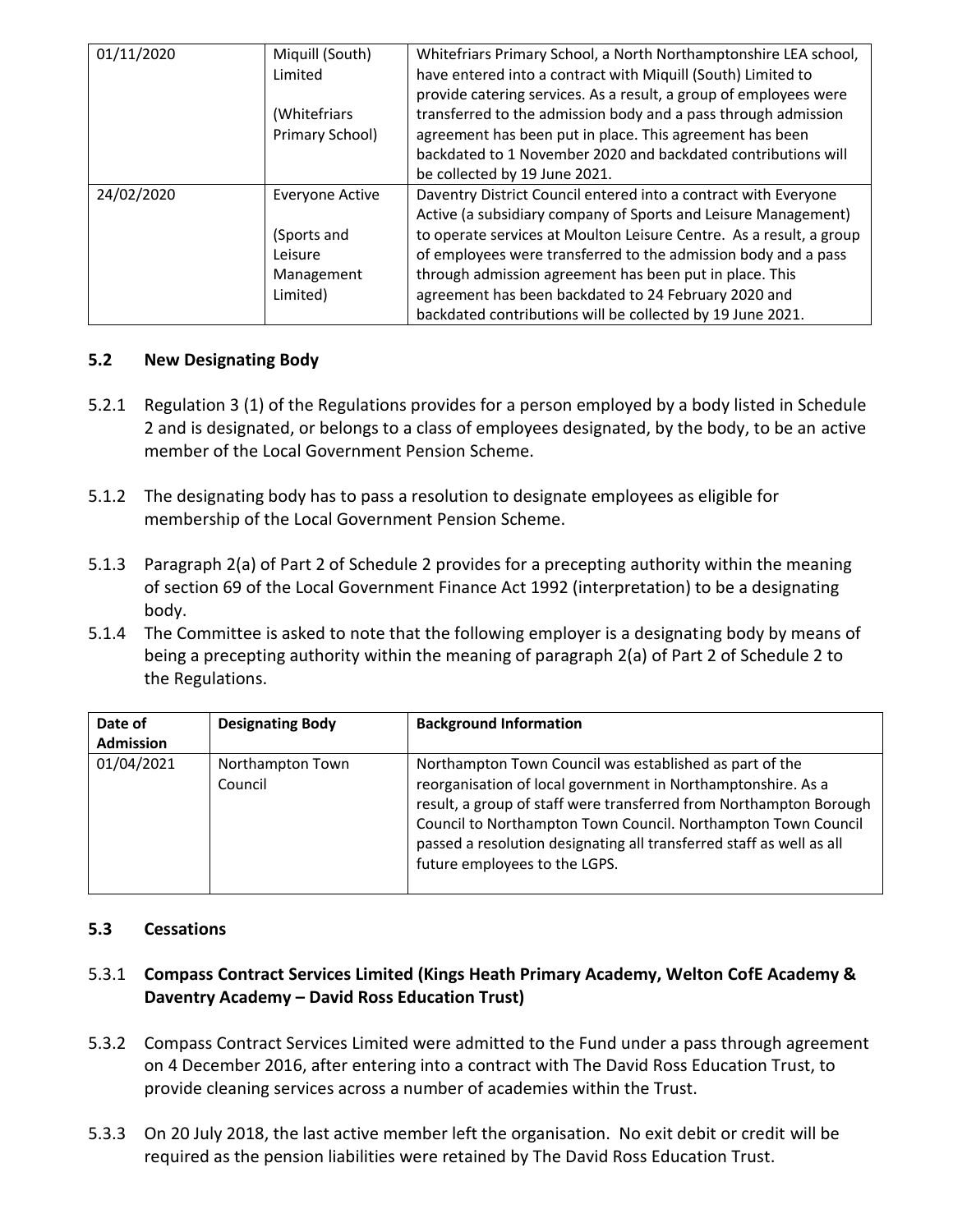#### 6.1 **Resources and Financial**

- 6.1.1 Actuarial costs incurred by obtaining a calculation of the employer's contribution rate and opening funding position at commencement are recharged directly to the employer.
- 6.1.2 The employer is also charged a fee to recover the Funds administration costs of on boarding new employers and terminating ceased employers. This means that admissions and cessations should be cost neutral.
- 6.1.3 Employers who are unable to pay monies due during the course of active membership may result in unpaid liabilities being borne by other employers in the Fund.

#### 6.2 **Legal**

- 6.2.1 Admitted bodies enter into an admission agreement with the administering authority in order to become an employer within the Northamptonshire Pension Fund. This agreement sets out the statutory responsibilities of an employer, as provided for under the Regulations governing the LGPS. A precedent admission agreement was originally drafted by Eversheds Sutherland, former pension legal advisers, in consultation with LGSS Law.
- 6.2.2 The Fund consulted with the Fund's current legal advisors, Squire Patton Boggs, with regards to the local government reorganisation as set out above.

#### 6.3 **Risk**

- 6.3.1 The Pension Committee are responsible for approving some admission bodies into the Fund as well as monitoring all admissions and cessations.
- 6.3.2 The mitigated risks associated with this report have been captured in the Fund's risk register as detailed below -

| Risk No. | <b>Risk</b>                                                   | Residual    |
|----------|---------------------------------------------------------------|-------------|
|          |                                                               | risk rating |
| 14       | Failure to administer the scheme in line with regulations and | Green       |
|          | guidance                                                      |             |
| 17       | Failure to provide relevant information to the pension        | Green       |
|          | Committee/Pension Board to enable informed decision making    |             |

The Fund's full risk register can be found on the Fund's website at the following link: <https://pensions.northamptonshire.gov.uk/governance/key-documents/northamptonshire/>

#### 6.4 **Relevant Pension Fund Objectives**

6.4.1 The following objectives have been considered in this report -